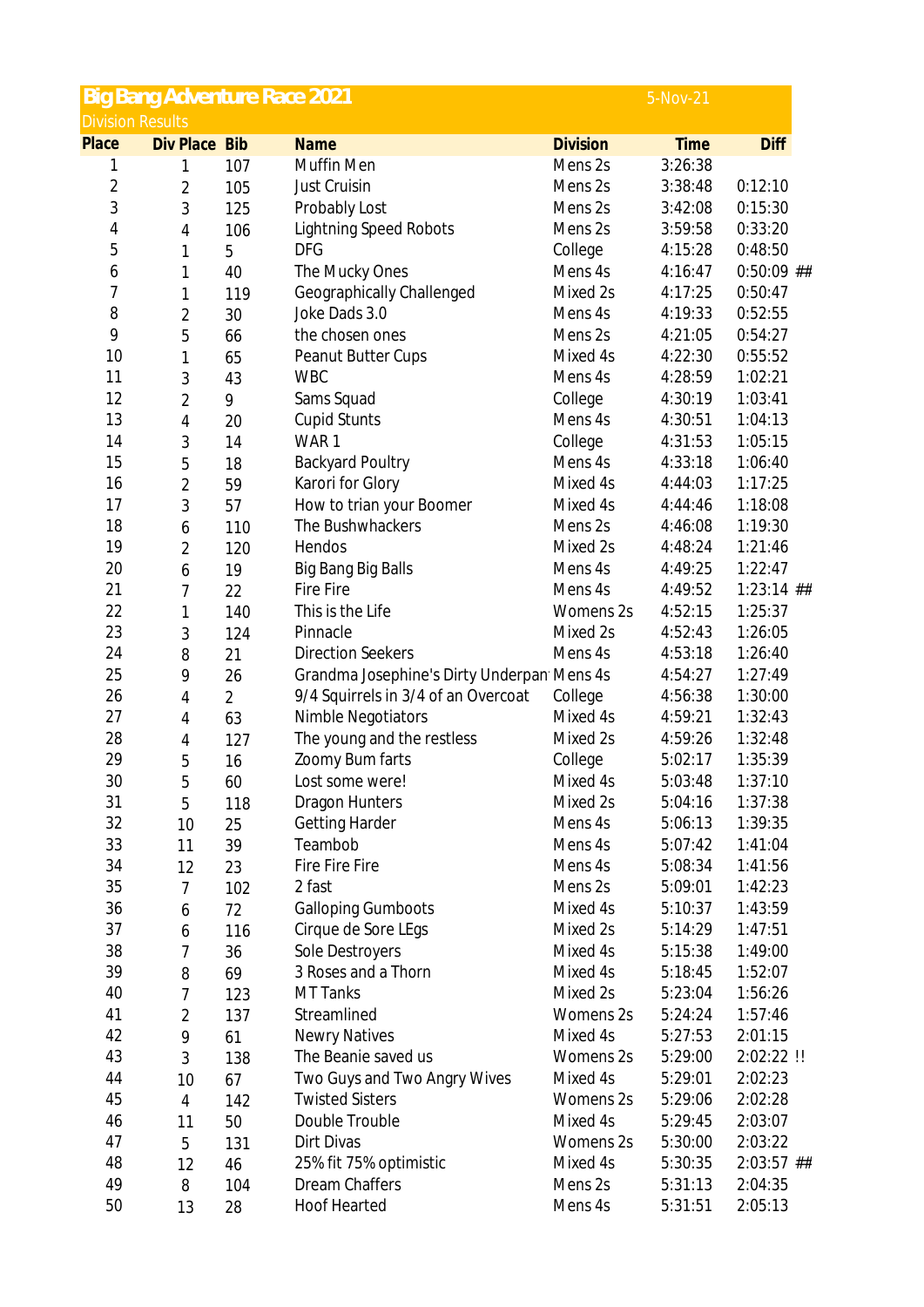| 51  | 9              | 109            | <b>Team Crow</b>                           | Mens 2s   | 5:34:39 | 2:08:01      |
|-----|----------------|----------------|--------------------------------------------|-----------|---------|--------------|
| 52  | 13             | 58             | Kapiti Wahine + the husbands               | Mixed 4s  | 5:36:53 | 2:10:15      |
| 53  | 14             | 48             | Awesome Foursome                           | Mixed 4s  | 5:37:25 | 2:10:47      |
| 54  | 8              | 115            | Branderzwaag                               | Mixed 2s  | 5:38:28 | 2:11:50      |
| 55  | 6              | 134            | I thought this was a pub crawl             | Womens 2s | 5:41:06 | 2:14:28      |
| 56  | 6              | 15             | We'll Come in a Comfortable Positio        | College   | 5:42:16 | 2:15:38      |
| 57  | 10             | 101            | 100% Renewable Energy                      | Mens 2s   | 5:45:22 | 2:18:44      |
| 58  | 15             | 56             | HIIT this                                  | Mixed 4s  | 5:50:19 | 2:23:41      |
| 59  | 14             | 34             | Quia Victor Salmo                          | Mens 4s   | 5:51:13 | 2:24:35      |
| 60  | $\overline{7}$ | $\mathbf{1}$   | 110%                                       | College   | 5:54:40 | 2:28:02      |
| 61  | 15             | 42             | The Wanderers                              | Mens 4s   | 5:55:48 | 2:29:10      |
| 62  | 16             | 29             | Jared and the baldies                      | Mens 4s   | 5:56:52 | 2:30:14      |
| 63  | 17             | 33             | only here for the free shirt               | Mens 4s   | 5:58:12 | 2:31:34      |
| 64  | 16             | 47             | aimless wonderers                          | Mixed 4s  | 6:02:03 | 2:35:25      |
| 65  | 8              | 6              | Easier said than run                       | College   | 6:03:25 | 2:36:47      |
| 66  | 18             | 24             | Four Real                                  | Mens 4s   | 6:03:41 | 2:37:03      |
| 67  | 17             | 64             | Not fast nor furious                       | Mixed 4s  | 6:03:43 | 2:37:05      |
| 68  | 9              | 121            | <b>MANIC</b>                               | Mixed 2s  | 6:04:08 | 2:37:30      |
| 69  | 19             | 27             | Guardians of the groceries                 | Mens 4s   | 6:07:25 | 2:40:47      |
| 70  | 18             | 68             | Wild Strength & Conditioning 4             | Mixed 4s  | 6:09:46 | 2:43:08      |
| 71  | $\mathbf{1}$   | 70             | <b>Banging Babes</b>                       | Womens 4s | 6:10:39 | 2:44:01      |
| 72  | 19             | 54             | <b>HDC Comms</b>                           | Mixed 4s  | 6:14:05 | 2:47:27      |
| 73  | 9              | $\overline{7}$ | FDMC / SHGC                                | College   | 6:14:06 | 2:47:28      |
| 74  | $\overline{7}$ | 135            | Run time!                                  | Womens 2s | 6:14:12 | 2:47:34      |
| 75  | 20             | 31             | Me He Te                                   | Mens 4s   | 6:15:45 | 2:49:07      |
| 76  | 10             | 3              | Bad boyz                                   | College   | 6:16:08 | 2:49:30      |
| 77  | 11             | 111            | We both have 3 kids and somewhat h Mens 2s |           | 6:16:50 | 2:50:12      |
| 78  | 10             | 114            | Booty and the beast                        | Mixed 2s  | 6:17:47 | 2:51:09      |
| 79  | 12             | 108            | Not late, just slow                        | Mens 2s   | 6:22:34 | 2:55:56      |
| 80  | $\overline{2}$ | 82             | Thought this was a wine tour               | Womens 4s | 6:31:20 | 3:04:42      |
| 81  | 3              | 74             | Lost and Found                             | Womens 4s | 6:36:02 | $3:09:24$ ## |
| 82  |                |                | Nga hau e wha                              | Mixed 4s  | 6:36:09 | 3:09:31      |
| 83  | 20<br>21       | 62             | Minds Blown                                | Mens 4s   | 6:38:14 | 3:11:36      |
| 84  |                | 32             | <b>Straighter Lines and Bigger Spreads</b> | Mens 4s   | 6:40:14 | 3:13:36      |
|     | 22             | 38             | Health High Whoooop!!!                     | Mixed 4s  |         |              |
| 85  | 21             | 55             |                                            | Mens 4s   | 6:41:34 | 3:14:56      |
| 86  | 23             | 37             | Straight Off The Couch                     |           | 6:42:50 | 3:16:12      |
| 87  | 11             | 10             | Should've Turned Left                      | College   | 6:47:49 | 3:21:11      |
| 88  | 8              | 143            | Vaginamite                                 | Womens 2s | 6:51:06 | $3:24:28$ ## |
| 89  | 12             | 8              | Horowhenua College                         | College   | 6:53:39 | 3:27:01      |
| 90  | 11             | 117            | Delusions of competence                    | Mixed 2s  | 7:05:33 | 3:38:55      |
| 91  | 13             | 13             | Umm I'm not going to say that out I        | College   | 7:13:16 | 3:46:38      |
| 92  | 9              | 130            | Dad's girls                                | Womens 2s | 7:16:51 | 3:50:13      |
| 93  | 22             | 49             | <b>DBC Adventurers</b>                     | Mixed 4s  | 7:25:33 | 3:58:55      |
| 94  | 10             | 136            | Running on expresso martinis               | Womens 2s | 7:30:08 | 4:03:30      |
| 95  | 24             | 35             | Scrambled Legs                             | Mens 4s   | 7:30:55 | 4:04:17      |
| 96  | $\overline{4}$ | 79             | Slow Learners #stillhaven'ttrained         | Womens 4s | 7:36:44 | 4:10:06      |
| 97  | 5              | 78             | Rusty beavers                              | Womens 4s | 7:41:56 | 4:15:18      |
| 98  | 11             | 141            | This Way Up                                | Womens 2s | 7:49:01 | 4:22:23      |
| 99  | 14             | 4              | Creamster                                  | College   | 7:51:33 | 4:24:55 &    |
| 100 | 6              | 77             | Rusty                                      | Womens 4s | 7:57:12 | 4:30:34      |
| 101 | 25             | 41             | The Only Keen 4                            | Mens 4s   | 8:05:00 | 4:38:22 ^^   |
| 102 | 12             | 133            | Help                                       | Womens 2s | 8:06:10 | 4:39:32      |
| 103 | 13             | 103            | 2 guys who really need HELP                | Mens 2s   | 8:08:30 | 4:41:52      |